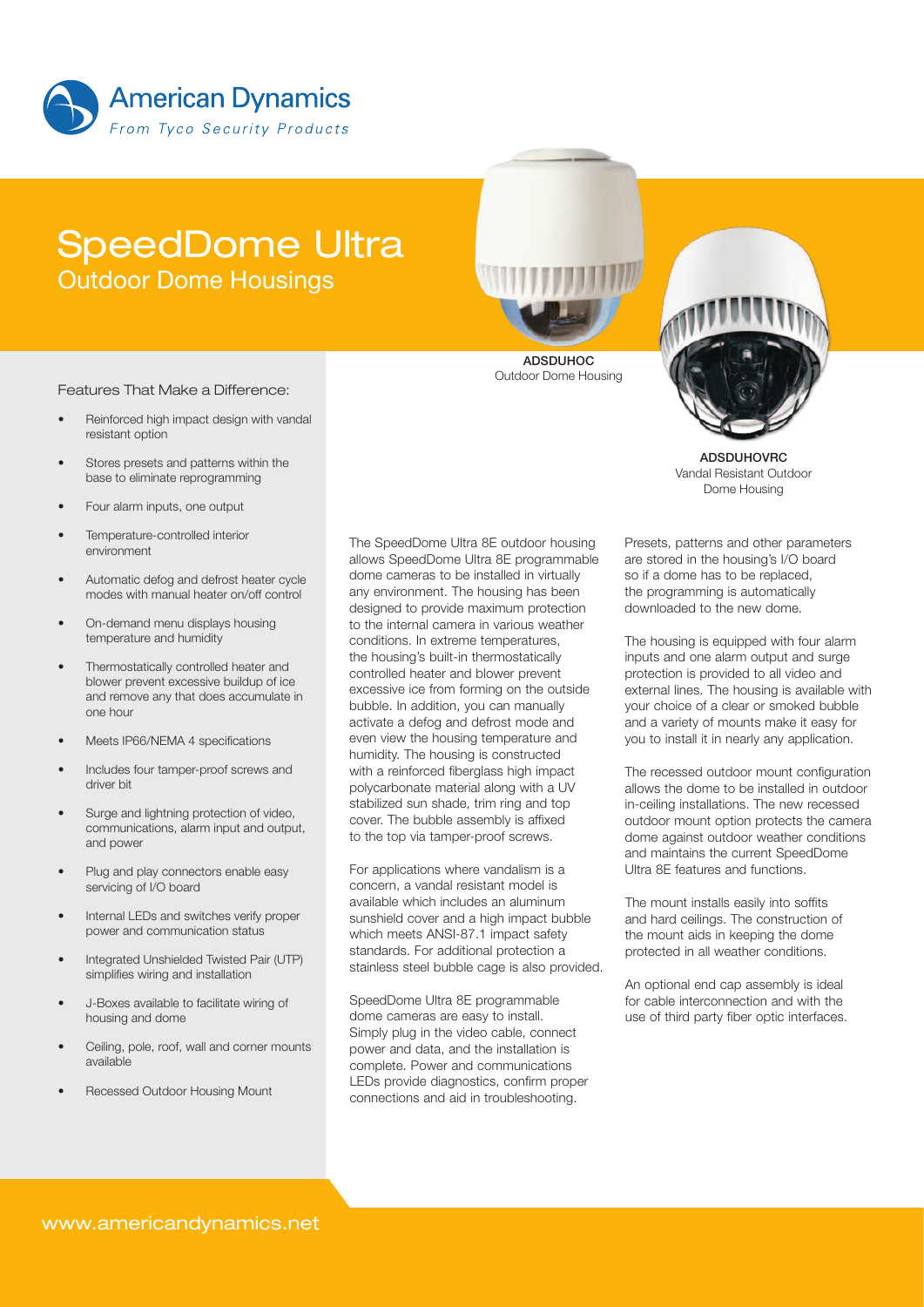# **Features**

# ADSPOT Features & Specifications



- • Single Position Outdoor Power Supply
- Supports both 120 VAC and 230 VAC
- Small, compact design
- Weatherproof design: NEMA 4 and IP66 rated
- Euro-style terminal blocks for quick and simple installation

#### **Mechanical**

| Dimensions (H x W x D). $\ldots$ 75 x 125 x 75 mm   |
|-----------------------------------------------------|
| $(6.9 \times 4.9 \times 3.0)$ in)                   |
| Weight3.7 kg (8.2 lbs)                              |
| Enclosure Material Impact-resistant polycarbonate   |
| ColorLight gray                                     |
| Wall Mounting Options  Concrete, wood or sheet rock |
| Mounting Area (H x W) 281 x 200 mm (11.1 x 7.9 in)  |
| Cover Fasteners Four captive screws                 |
| Cable Access Knockouts Eight 21 mm or 15.5 mm       |
| (0.83 in or 0.61 in)                                |
| Four 29 mm or 23 mm                                 |
| $(1.14 \text{ in or } 0.91 \text{ in})$             |

#### **Electrical**

|                                                         | Power Source 100-120 VAC or 200-240 VAC      |
|---------------------------------------------------------|----------------------------------------------|
|                                                         | @ 50/60 Hz                                   |
|                                                         | Operational Limits 90-135 VAC or 180-265 VAC |
|                                                         | @ 50/60 Hz                                   |
| Input Current $\ldots \ldots \ldots \ldots 1.0$ A/0.5 A |                                              |
| Output 24 VAC, 2.5 A max.                               |                                              |
| UL Listed Class 2                                       |                                              |
| Certified Limited Power Source                          |                                              |
|                                                         |                                              |

#### **Environmental**

| Weatherproof Standard NEMA 4, IP66 |                                                      |
|------------------------------------|------------------------------------------------------|
|                                    | Operating Temperature -40°C to 50°C (-40°F to 122°F) |
|                                    | Storage Temperature -40°C to 50°C (-40°F to 122°F)   |
|                                    | Humidity 0% to 95% RH (non-condensing)               |

#### **Regulatory**

Safety . . . . . . . . . . . . . . . . . UL 60950-1 CSA C22.2 No. 60950-1 EN60950-1 IEC 60950-1

#### Additional Accessories

| Code/J-Box Options |  |
|--------------------|--|
| ADACSNETD          |  |

|                                      | ADACSNETD. Matrix Distribution Panel, SNET/                                     |
|--------------------------------------|---------------------------------------------------------------------------------|
|                                      | Manchester, no Power Supply<br>ADAC422D Distribution Panel, RS-422 Distribution |
|                                      | Panel, no power supply                                                          |
| AD2091. Code Generator/Distributor,  |                                                                                 |
| AD Manchester, 120 V                 |                                                                                 |
| AD2091-1 Code Generator/Distributor, |                                                                                 |
| AD Manchester, 230 V                 |                                                                                 |
|                                      | AD2083-02CCode Distributor, SEC RS-422, 120 V                                   |
|                                      | AD2083-02C-1 Code Distributor, SEC RS-422, 230 V                                |

(1) Supports up to 2 housings/domes. (2) Supports up to 5 housings/domes.

RJ1SNUD . . . . . . . . . . . . . . J-Box, Indoor/Outdoor, 1-Position, SensorNet, 120 VAC RJ1SNUD-1 . . . . . . . . . . . . . J-Box, Indoor/Outdoor, 1-Position, SensorNet, 230 VAC<br>RJ856UD ........ . . . . . . . . . . J-Box, Indoor/Outdoor, 1-Position, RS-422, 120 VAC<br>RJ856UD-1..... ........... J-Box, Indoor/Outdoor, 1-Position, RS-422, 230 VAC RJ6SN<sup>1</sup> . . . . . . . . . . . . . . . . . J-Box, Indoor 6-Position SensorNet 485, 120/230 VAC RJ860AP<sup>2</sup> . . . . . . . . . . . . . . . . . J-Box, Indoor 10-Position RS-422, 120 V RJ860AP-1<sup>2</sup> .............. J-Box, Indoor 10-Position RS-422, 230 V

#### Model Numbers

| ADSDUHOC Housing with Integrated I/O Board     |
|------------------------------------------------|
| and Clear Bubble (f0)                          |
| ADSDUHOVRC Vandal Resistant Housing with       |
| Integrated I/O Board and                       |
| High Impact Clear Bubble (f0)                  |
| ADSDUHOS Housing with Integrated I/O Board and |
| Smoked Bubble (f1.0)                           |
| ADSDUHOVRS Vandal Resistant Housing with       |
| Integrated I/O Board and                       |
| High Impact Smoked Bubble (f1.0)               |
| ADSDU8ERHC Dome-Recessed Housing - In/Outdoor  |
|                                                |

# Maximum Distances from Power Source

Dome and housing to be connected to a NEC Class 2, Certified Limited Power Source (LPS), 24 VAC, 80 VA power source (do not exceed maximum outdoor Class 2 ratings of 30 VAC, 100 VA).

|                                 | <b>18 AWG</b> | <b>16 AWG</b>  | <b>14 AWG</b>  |
|---------------------------------|---------------|----------------|----------------|
| Low Line Voltage<br>102/204 VAC | 60 m (200 ft) | 100 m (320 ft) | 100 m (320 ft) |
| Low Line Voltage<br>90/180 VAC  | 30 m (100 ft) | 50 m (160 ft)  | 80 m (260 ft)  |

#### Compatible Housing/Eyeball Assemblies

SpeedDome Ultra Series



(typical)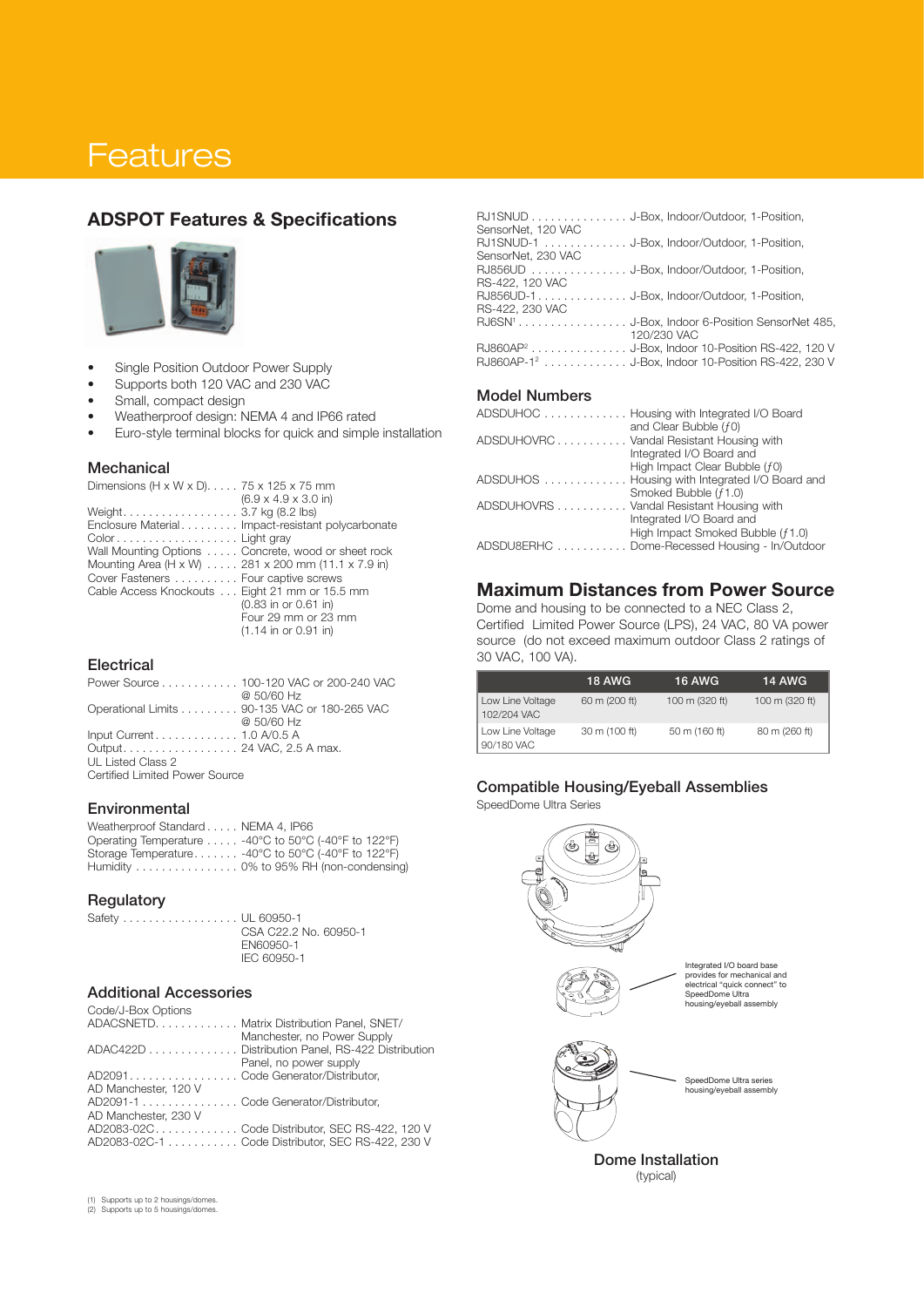| <b>Outdoor Mounting Options</b>                              |               |                                                                                                                                                                                                                                                                                                                                                                                  |                                  |                                                                   |                                                                                   |                                  |
|--------------------------------------------------------------|---------------|----------------------------------------------------------------------------------------------------------------------------------------------------------------------------------------------------------------------------------------------------------------------------------------------------------------------------------------------------------------------------------|----------------------------------|-------------------------------------------------------------------|-----------------------------------------------------------------------------------|----------------------------------|
| <b>Mount</b>                                                 |               | <b>Description</b>                                                                                                                                                                                                                                                                                                                                                               | Compatibility                    | Construction                                                      | <b>Dimensions</b>                                                                 | Weight                           |
| RHOSW:<br>Short Wall<br>Mount with<br>End Cap<br>Assembly    |               | This mounting structure attaches directly to a<br>flat wall. When used with the RHOWCA corner<br>bracket adapter or RHOWPA pole strap adapter<br>it can be affixed to corners as well as poles. A<br>mounting cover conceals the mounting plate for<br>a more attractive appearance.                                                                                             | SpeedDome<br><b>Ultra Series</b> | Powder-coated<br>aluminum. ABS<br>plastic and<br>fiber-filled PVC | With dome installed<br>366 x 218 x 282 mm<br>$(14 \times 9 \times 11)$ in)        | $1.3$ kg<br>$(3$ lbs)            |
| RHOLW:<br>Long Wall<br>Mount<br>with End Cap<br>Assembly     |               | This mount attaches directly to a flat wall,<br>positioning the dome away from the wall, so<br>that it can see over furniture, shelving and<br>displays. When used with the RHOWCA corner<br>bracket adapter or RHOWPA pole strap adapter<br>it can be affixed to corners as well as poles. A<br>mounting cover conceals the mounting plate for<br>a more attractive appearance. | SpeedDome<br><b>Ultra Series</b> | Powder-coated<br>aluminum, ABS<br>plastic and<br>fiber-filled PVC | With dome installed<br>366 x 218 x 587 mm<br>$(14 \times 9 \times 23 \text{ in})$ | 1.7 <sub>kg</sub><br>$(3.9$ lbs) |
| RHOPN:<br>Outdoor<br>Pendant<br>Mount                        | <b>Stummi</b> | This mount suspends an outdoor dome housing<br>from an outdoor ceiling or horizontal surface.<br>It can be installed using either new or existing<br>1.25" NPT threaded pipe or rigid conduit up to<br>3 meters (10 ft) in length.                                                                                                                                               | SpeedDome<br><b>Ultra Series</b> | Powder-coated<br>aluminum, ABS<br>plastic                         | 115 x 120 x 120 mm<br>$(4.5 \times 5 \times 5)$ in)                               | 1.8 <sub>kq</sub><br>$(4$ lbs)   |
| RHOTR:<br>Over-the-Roof<br>Mount with<br>End Cap<br>Assembly |               | This mount affixes directly to any wall, rooftop<br>wall or parapet, positioning the dome away from<br>the wall, so that it can see over awnings, soffits<br>and landscaping. Opposing wing brackets<br>secure installation to the roof surface, while<br>allowing the pole to be repositioned for easy<br>service access.                                                       | SpeedDome<br><b>Ultra Series</b> | Powder-coated<br>aluminum, ABS<br>plastic and<br>fiber-filled PVC | 1098 x 243 x 473 mm<br>$(43 \times 10 \times 19)$ in)                             | 5.7 kg<br>$(12.7$ lbs)           |
| Outside and Ashember Outlett                                 |               |                                                                                                                                                                                                                                                                                                                                                                                  |                                  |                                                                   |                                                                                   |                                  |

| <b>UULGOOI AGAPLE UPLICIIS</b>                 |              |                                                                                                                                                                                                                                                                                                                             |                                  |                                                  |                                                                                                                    |                                 |
|------------------------------------------------|--------------|-----------------------------------------------------------------------------------------------------------------------------------------------------------------------------------------------------------------------------------------------------------------------------------------------------------------------------|----------------------------------|--------------------------------------------------|--------------------------------------------------------------------------------------------------------------------|---------------------------------|
|                                                | <b>Mount</b> | Description                                                                                                                                                                                                                                                                                                                 | Compatibility                    | Construction                                     | <b>Dimensions</b>                                                                                                  | <b>Weight</b>                   |
| RHOWCA:<br>Corner<br><b>Bracket</b><br>Adapter |              | This adapter attaches the long and short wall<br>mounts (RHOSW & RHOLW) to affix to outside<br>corners. Powder-coated aluminum construction<br>ensures an extremely sturdy installation.                                                                                                                                    | SpeedDome<br><b>Ultra Series</b> | Powder-coated<br>aluminum                        | 185 x 210 x 125 mm<br>$(7 \times 8 \times 5)$ in)                                                                  | .79 kg<br>$(1.75$ lbs)          |
| RHOWPA:<br>Pole Strap<br>Adapter               |              | This adapter attaches the long and short wall<br>mounts (RHOSW & RHOLW) to outside corners.<br>This kit contains stainless steel straps that can<br>be daisy-chained to accommodate any size<br>pole and all the necessary mounting hardware.                                                                               | SpeedDome<br><b>Ultra Series</b> | Powder-coated<br>aluminum and<br>stainless steel | 138 x 79 x 27 mm<br>$(5 \times 3 \times 1)$ in)<br>Straps support<br>53 to 951 mm<br>(2 to 30 in)<br>pole diameter | .5 <sub>kg</sub><br>$(1.1$ lbs) |
| ROTRF:<br>Floor Adapter<br>for RHOTR           |              | This adapter installs the RHOTR over-the-roof<br>mount on horizontal and vertical roof/parapet<br>surfaces. Multiple fastening positions provide<br>versatility for mounting on any combination of<br>surfaces and angles.                                                                                                  | SpeedDome<br><b>Ultra Series</b> | Powder-coated<br>aluminum                        | 369 x 240 x 240 mm<br>$(15 \times 10 \times 10)$ in)                                                               | 2.59 kg<br>$(5.75$ lbs)         |
| ROENDC:<br>End<br>Cap<br>Assembly              |              | This mounting assembly retrofits any existing<br>outdoor SpeedDome wall, pole, corner, or over-<br>the-roof mount to accommodate newer outdoor<br>housings. A modular design lets you mount the<br>housing to the end cap on the ground, before<br>installing it on the mounting pole, making the<br>process safe and easy. | SpeedDome<br><b>Ultra Series</b> | Fiber-filled PVC                                 | 64 x 103 x 194 mm<br>$(3 \times 4 \times 8)$ in)                                                                   | .32 kg<br>$(.7$ lbs)            |

|                            | ADSDUHOC, ADSDUHOS | ADSDUHOVRC, ADSDUHOVRS (Vandal Resistant) |  |
|----------------------------|--------------------|-------------------------------------------|--|
| Mechanical                 |                    |                                           |  |
| Sun Shade & Trim Ring      | Aluminum           | UV stabilized, polycarbonate              |  |
| <b>Bubble</b>              | Acrylic            | High impact acrylic                       |  |
| <b>Bubble Cage</b>         | N/A                | Stainless steel, painted flat black       |  |
| Weight                     |                    |                                           |  |
| Without Dome               | 2.06 kg (4.54 lbs) | 2.8 kg (6.17 lbs)                         |  |
| With Dome                  | 3.15 kg (6.95 lbs) | 3.86 kg (6.07 lbs)                        |  |
| Shipping Weight of Housing | 3.45 kg (7.61 lbs) | 4.16 kg (9.17 lbs)                        |  |